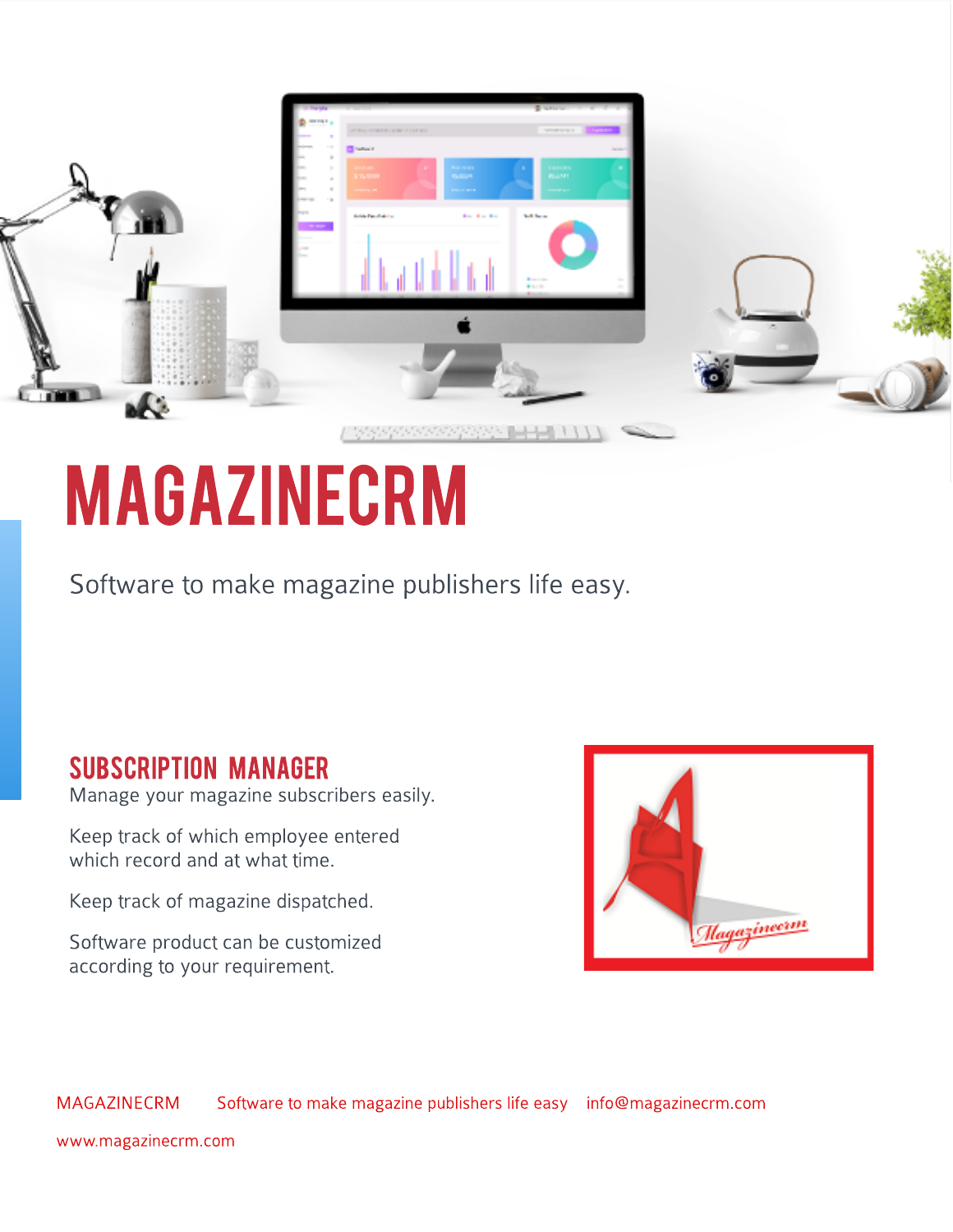| o, renew tiax | Subscriber status count           |                |    |  |  |
|---------------|-----------------------------------|----------------|----|--|--|
| <b>Mno</b>    | <b>Sub Status</b> Î <sup></sup> ≒ | <b>Mtcount</b> | м  |  |  |
| 63181/361/0   | <b>ACTIVE</b>                     | 75             | SI |  |  |
| 63180/360/0   | CLOSED                            | 184            | S۱ |  |  |
|               | <b>TOBERENEWED</b>                | 59             | S۱ |  |  |
|               | Download                          |                |    |  |  |

# Dataat your **FINGERTIPS**

### Problems managing magazine subscribers

Magazine publishers traditionally use excel to store data or use legacy system. Whenever a new subscriber subscribes for magazine they need to send introduction letter, generating unique membership numbers, generate monthly magazine dispatch labels so it can be sent via post They have to track all sort of information. If a subscriber is renewed they need to keep  $\mathcal A$ track of data when it was renewed. Also store the older historical membership details. This resulted in consuming huge time and energy. Seeing this we built our software which protects your data integrity, automates various process and saves time.

**Managing magazine** subscribers become super easy using our software.

**?One month of Magazine publisherswork isdone by the software** in 1hours time with just a **press of buttons** "

Generating introduction letter for new subscribers,

Renewal notices are generated for subscribers whose subscription is to expire.

Generating monthly magazine dispatch labels.

Adding new subscriber order and renewing a subscriber also becomes easy.

MAGAZINECRM Software to make magazine publishers life easy info@magazinecrm.com oftware to make magazine publishers life easy unfo@magazinesrm.com agazine crim.com

www.magazinecrm.com 9987765<br>2007 - Paul Barriston, amerikansk politiker<br>2007 - Paul Barriston, amerikansk politiker pauljohny200@gmail.com

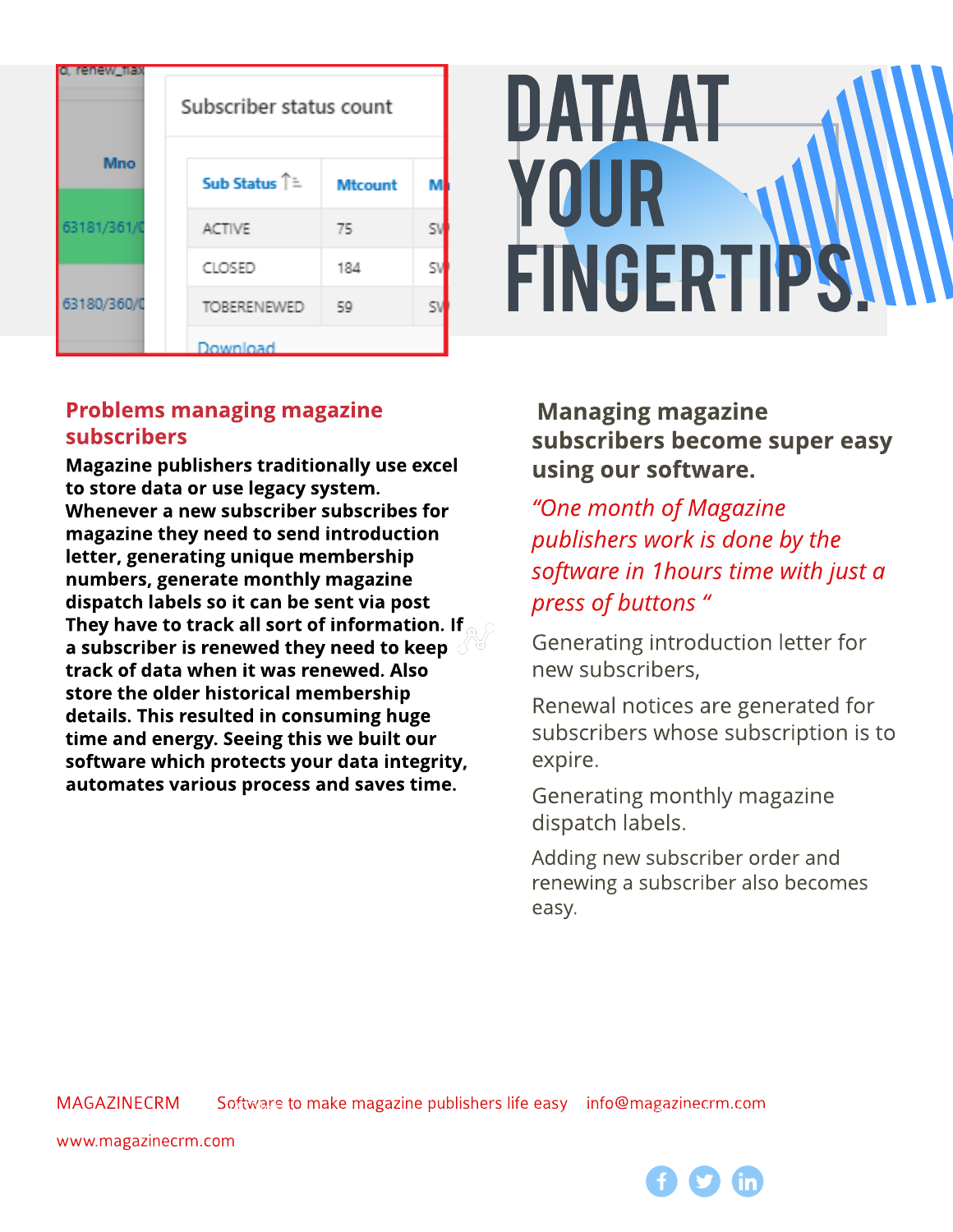#### Architecture for the software.

The dat abase being usedis Oracle Xe. The front end is Apex version 20.

Oracle Xe is a free version of Oracle. The maximum memory used in oracle Xe is 2gb.

And database size is 15gb.

There is a standard edition Oracle which is paid version.

Which supports more memory capacity. It can also use more cpu processor if available which results in faster performance and also if you need to store large data.

#### Client server architecture.

You can run the software in client server architecture and in network environment.

This is used in offices where they don't want the product to be exposed no internet only on their network.

#### Cloud architecture.

You can also run the software on a cloud. Amazon aws, Microsoft Azure, Google Cloud are some of reputed cloud providers. The advantage is you can access the software 24 hours via internet

This is your own server machine which can be customized according to you on internet.





#### **Hosted Environment**

Maxapex will charge 35 USD per month. There are other hosting space providers too.

The software can also run on the Oracle server, Our product is developed using Oracle, Oracle Apex and for generating reports we use Jasper reports